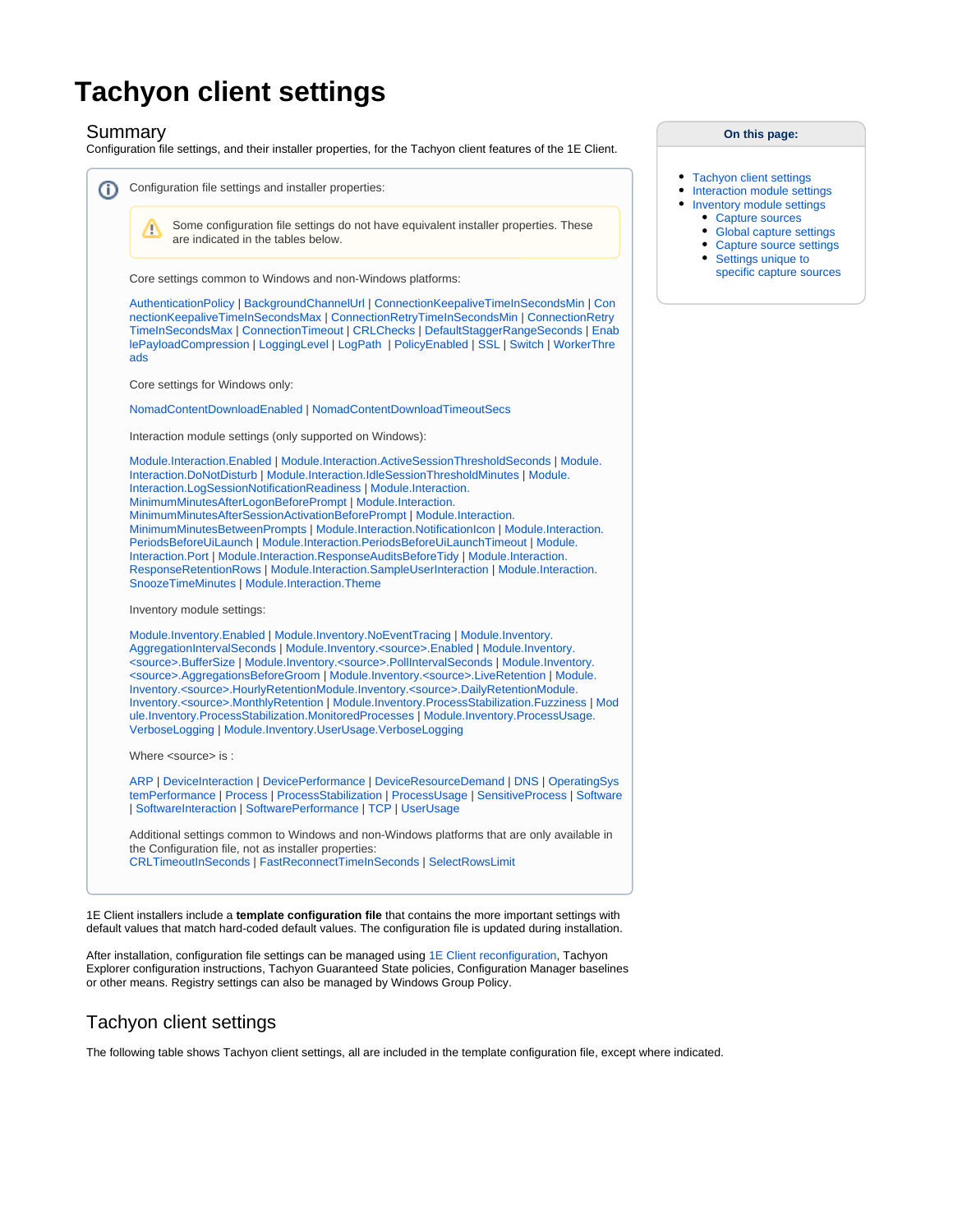Tachyon client must be enabled to use Tachyon features of the Tachyon Platform. Δ

If Tachyon client features are not required then the connection to Tachyon Platform is not required, and both **Switch** and **BackgroundChan nelUrl** settings must be set to **none** when doing a non-interactive (silent/quiet) install using installer properties on a command-line or in a **m st** transform file. When doing an interactive install then you must uncheck the **Enable Tachyon** checkbox. Tachyon client features are not required if the 1E Client is being installed only to support Nomad, PXE Everywhere, Shopping, or WakeUp.

You must use UPPERCASE when specifying the name of any installer property in a mst transform file, and preferably when including them Δ in a msiexec command-line.

Names of settings stored in the configuration file are not case-sensitive. Setting names stored in the registry may be case-sensitive and should be specified as shown.

Settings that have numeric values must be set using decimal integers, unless otherwise specified.

<span id="page-1-0"></span>

| <b>Core setting</b>         | Installation default | <b>Description</b>                                                                                                                                                                                                                                                                                                                                                                                                                                                           |  |  |  |  |
|-----------------------------|----------------------|------------------------------------------------------------------------------------------------------------------------------------------------------------------------------------------------------------------------------------------------------------------------------------------------------------------------------------------------------------------------------------------------------------------------------------------------------------------------------|--|--|--|--|
| <b>AuthenticationPolicy</b> | optional             | Determines whether the Tachyon client presents a certificate when authenticating with a<br>Tachyon Switch. A Switch will reject a connection if configured to require certificates<br>from clients and a client does not present a valid certificate.<br>The value must be set to one of the following. The default value is set to Optional.                                                                                                                                |  |  |  |  |
|                             |                      | v<br><b>Description</b><br>a<br>ue                                                                                                                                                                                                                                                                                                                                                                                                                                           |  |  |  |  |
|                             |                      | Do not present a certificate. This option is not visible when installing the 1E Client<br>n<br>interactively, but can be configured using a command-line installer property.<br>o<br>ne                                                                                                                                                                                                                                                                                      |  |  |  |  |
|                             |                      | Present a certificate if a suitable one exists. If none exists continue with the<br>$\Omega$<br>connection anyway. This is the default value.<br>p<br>ti<br>This option is useful if you are deploying the 1E Client before you have deployed<br>$\Omega$<br>certificates. Tachyon Switches can be configured so they do not require client<br>n<br>certificates, but if you did not select that option during installation then you can<br>al<br>change the server setting. |  |  |  |  |
|                             |                      | Present a certificate if a suitable one exists, otherwise fail the connection.<br>r<br>е<br>q<br>ui<br>r<br>ed                                                                                                                                                                                                                                                                                                                                                               |  |  |  |  |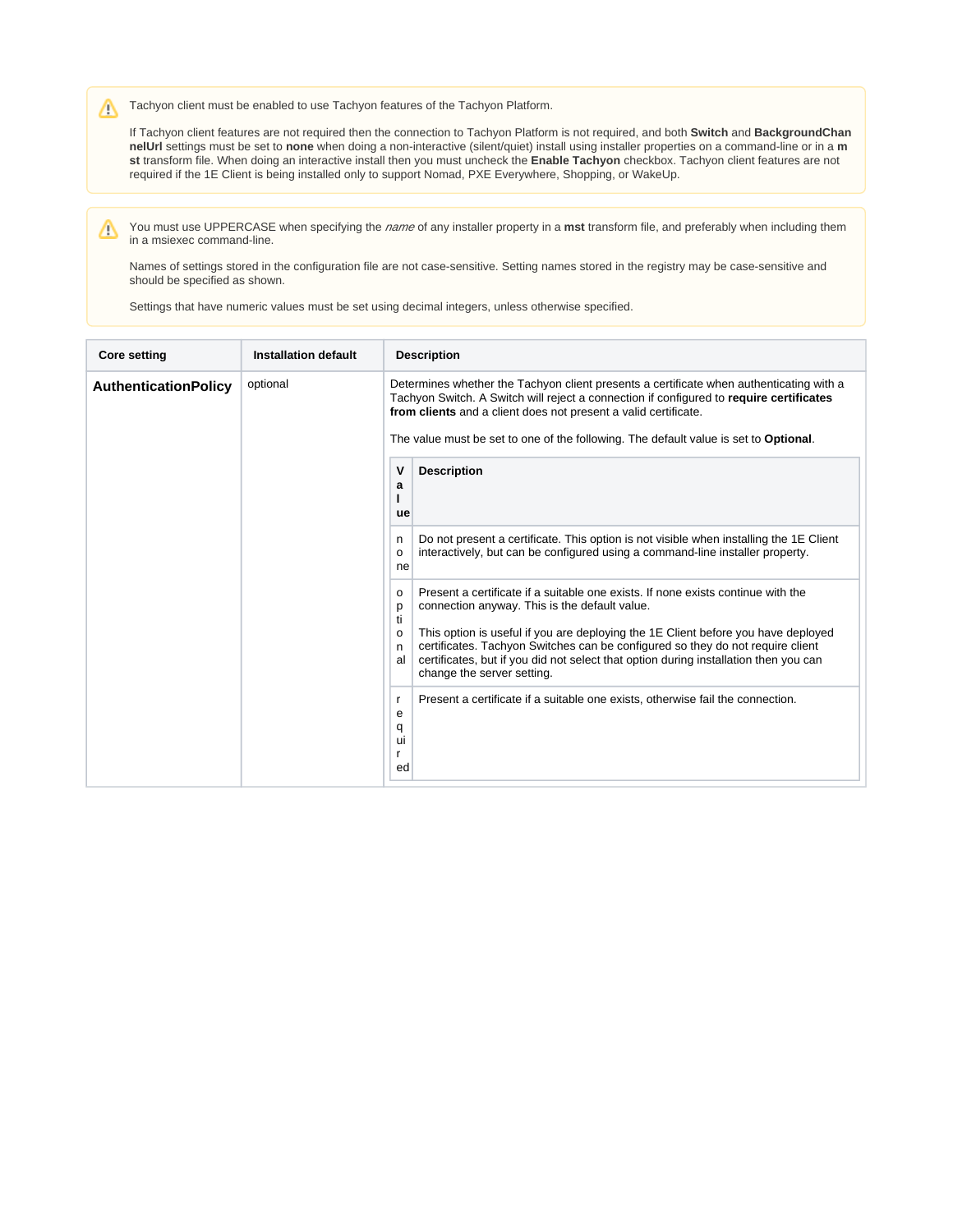<span id="page-2-1"></span><span id="page-2-0"></span>

| <b>BackgroundChannel</b><br>Url                | (none)                | If Tachyon client features are not required then the connection to Tachyon Platform is not<br>required, and both Switch and BackgroundChannelUrl settings must be set to none<br>when doing a non-interactive (silent/quiet) install using installer properties on a command-<br>line or in a MST transform file. When doing an interactive install then you must uncheck<br>the Enable Tachyon checkbox.<br>Tachyon client features are not required if the 1E Client is being installed only to support<br>Nomad, Shopping, or WakeUp.<br>To connect to the Tachyon platform then <b>BackgroundChannelUrl</b> will have one or more<br>entries in the format:<br>BackgroundChannelUrl=https:// <backgroundchannelserver>:<br/><backgroundchannelport>/Background/<br/><b><backgroundchannelserver></backgroundchannelserver></b> is the DNS Name FQDN of the server, which is the same<br/>as:<br/>• the HTTPS Host Header specified on the <i>Website Configuration</i> screen of Tachyon<br/>Setup, which is the HTTPS binding for the Tachyon website<br/>• the same as <switchname><br/>the DNS Name specified in the Tachyon Server's Web Certificate<br/>٠<br/><backgroundchannelport> is the Port number, which is the same as:<br/>• the HTTPS Port specified on the Website Configuration screen of Tachyon Setup,<br/>which is the HTTPS binding for the Tachyon website<br/>• if using the default HTTPS port 443, the port can be omitted from the URL<br/>In systems with multiple server and multiple DNS Names, there will be multiple entries on<br/>one line using a semi-colon (;) as the delimiter between entries. For example:<br/>BackgroundChannelUrl=https://tachyon.acme.local:443/Background/;<br/>https://tachyon.acme.com:443/Background/<br/>Multiple DNS Names may exist in complex systems where there are multiple servers,<br/>Switches, and devices on different networks, such as the Internet as well as the corporate<br/>network.<br/>Each time Tachyon needs to download content, it will try each entry in turn, starting at the</backgroundchannelport></switchname></backgroundchannelport></backgroundchannelserver> |
|------------------------------------------------|-----------------------|-------------------------------------------------------------------------------------------------------------------------------------------------------------------------------------------------------------------------------------------------------------------------------------------------------------------------------------------------------------------------------------------------------------------------------------------------------------------------------------------------------------------------------------------------------------------------------------------------------------------------------------------------------------------------------------------------------------------------------------------------------------------------------------------------------------------------------------------------------------------------------------------------------------------------------------------------------------------------------------------------------------------------------------------------------------------------------------------------------------------------------------------------------------------------------------------------------------------------------------------------------------------------------------------------------------------------------------------------------------------------------------------------------------------------------------------------------------------------------------------------------------------------------------------------------------------------------------------------------------------------------------------------------------------------------------------------------------------------------------------------------------------------------------------------------------------------------------------------------------------------------------------------------------------------------------------------------------------------------------------------------------------------------------------------------------------------------------------------------------------------------------------------------------------|
| <b>ConnectionKeepaliv</b>                      | Min: 600 (10 minutes) | first, until it is able to download or stops trying and reports an error.<br>Determines the time in seconds for the Tachyon client to wait between sending a keep-                                                                                                                                                                                                                                                                                                                                                                                                                                                                                                                                                                                                                                                                                                                                                                                                                                                                                                                                                                                                                                                                                                                                                                                                                                                                                                                                                                                                                                                                                                                                                                                                                                                                                                                                                                                                                                                                                                                                                                                                |
| eTimeInSecondsMin                              | Max: 840 (14 minutes) | alive messages to the Switch.                                                                                                                                                                                                                                                                                                                                                                                                                                                                                                                                                                                                                                                                                                                                                                                                                                                                                                                                                                                                                                                                                                                                                                                                                                                                                                                                                                                                                                                                                                                                                                                                                                                                                                                                                                                                                                                                                                                                                                                                                                                                                                                                     |
| <b>ConnectionKeepaliv</b><br>eTimeInSecondsMax |                       | Tachyon client will wait a random amount of time between the two values set as minimum<br>and maximum. Range is 0 to 900 seconds (No keepalive to 15 minutes).                                                                                                                                                                                                                                                                                                                                                                                                                                                                                                                                                                                                                                                                                                                                                                                                                                                                                                                                                                                                                                                                                                                                                                                                                                                                                                                                                                                                                                                                                                                                                                                                                                                                                                                                                                                                                                                                                                                                                                                                    |
| ConnectionRetryTim<br>eInSecondsMin            | Min: 30 (seconds)     | Determines the time in seconds the Tachyon client waits before trying to reconnect to a<br>Switch after a connection failure.                                                                                                                                                                                                                                                                                                                                                                                                                                                                                                                                                                                                                                                                                                                                                                                                                                                                                                                                                                                                                                                                                                                                                                                                                                                                                                                                                                                                                                                                                                                                                                                                                                                                                                                                                                                                                                                                                                                                                                                                                                     |
|                                                | Max: 900 (15 minutes) | The Tachyon client tries once for each Switch in the list of Switches, and if it fails to                                                                                                                                                                                                                                                                                                                                                                                                                                                                                                                                                                                                                                                                                                                                                                                                                                                                                                                                                                                                                                                                                                                                                                                                                                                                                                                                                                                                                                                                                                                                                                                                                                                                                                                                                                                                                                                                                                                                                                                                                                                                         |
| <b>ConnectionRetryTim</b><br>eInSecondsMax     |                       | connect then it waits before trying again. The wait is a random amount of time between<br>the two values set as minimum and maximum. Range is 5 to 86400 (5 seconds to 24<br>hours).                                                                                                                                                                                                                                                                                                                                                                                                                                                                                                                                                                                                                                                                                                                                                                                                                                                                                                                                                                                                                                                                                                                                                                                                                                                                                                                                                                                                                                                                                                                                                                                                                                                                                                                                                                                                                                                                                                                                                                              |
|                                                |                       | See also FastReconnectTimeInSeconds.                                                                                                                                                                                                                                                                                                                                                                                                                                                                                                                                                                                                                                                                                                                                                                                                                                                                                                                                                                                                                                                                                                                                                                                                                                                                                                                                                                                                                                                                                                                                                                                                                                                                                                                                                                                                                                                                                                                                                                                                                                                                                                                              |
| <b>ConnectionTimeout</b>                       | 30 (seconds)          | The maximum time in seconds that can elapse between the Tachyon client initialising the<br>connection with a Switch and having a fully established websocket.<br>Range is 1 to 60.                                                                                                                                                                                                                                                                                                                                                                                                                                                                                                                                                                                                                                                                                                                                                                                                                                                                                                                                                                                                                                                                                                                                                                                                                                                                                                                                                                                                                                                                                                                                                                                                                                                                                                                                                                                                                                                                                                                                                                                |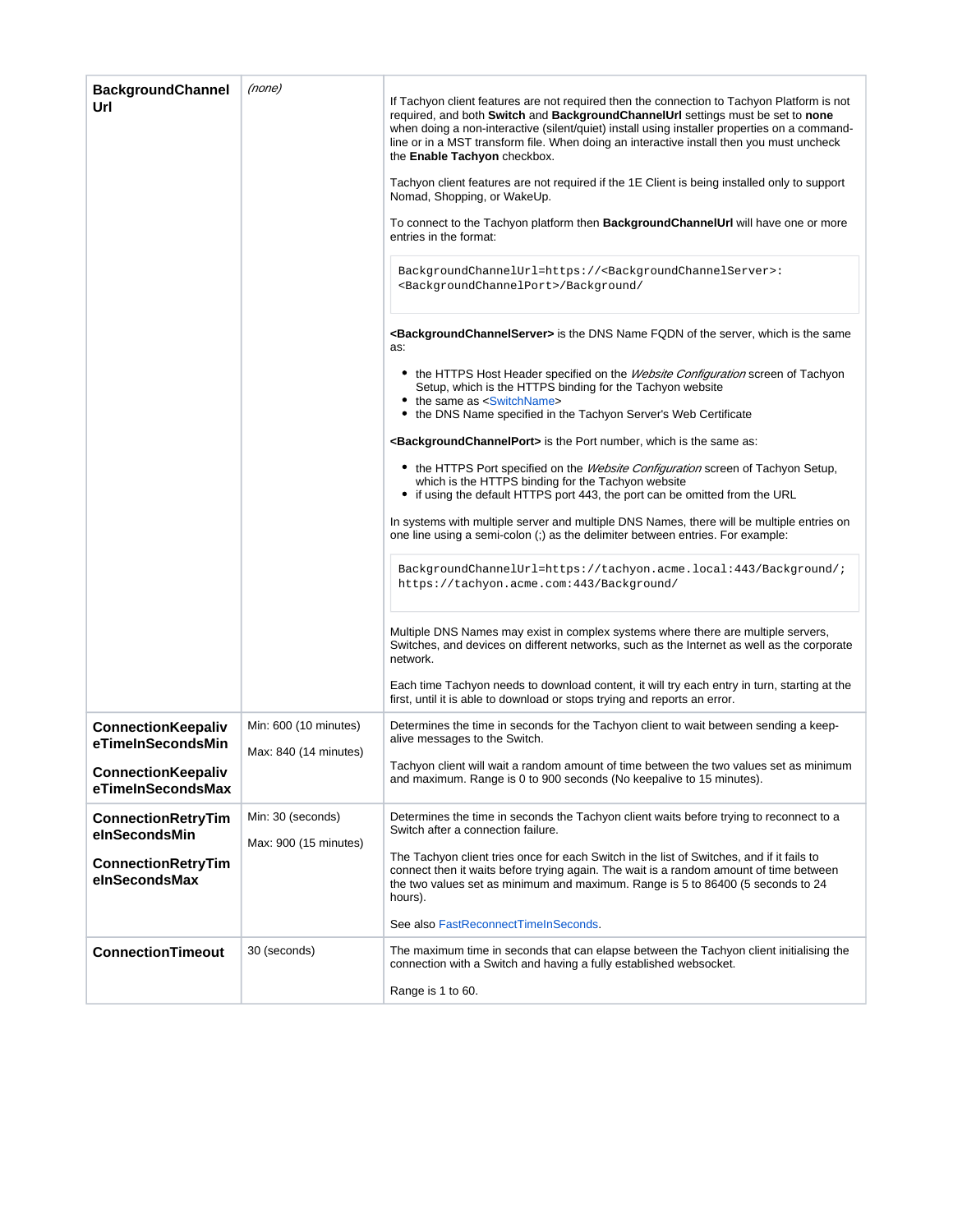| <b>CRLChecks</b>                                                                                                                                                                 | soft            |                                                                                                                                                                                                                                                                                                                                                                                                                                                                                                                                                                                                                                                                                                                              | Determines whether Tachyon client does Certificate Revocation List (CRL) checking for:                                                                                                                                  |  |  |  |  |
|----------------------------------------------------------------------------------------------------------------------------------------------------------------------------------|-----------------|------------------------------------------------------------------------------------------------------------------------------------------------------------------------------------------------------------------------------------------------------------------------------------------------------------------------------------------------------------------------------------------------------------------------------------------------------------------------------------------------------------------------------------------------------------------------------------------------------------------------------------------------------------------------------------------------------------------------------|-------------------------------------------------------------------------------------------------------------------------------------------------------------------------------------------------------------------------|--|--|--|--|
|                                                                                                                                                                                  |                 | • the certificate it presents to the Switch when requesting a connection (see also Authe<br>ntication Policy, which determines whether Tachyon clients present a certificate or not)<br>• the certificate received from the Switch when requesting a connection<br>the certificate received from the Background Channel server before attempting to<br>download content<br>• the certificate received from any other HTTPS-based endpoint from which Tachyon<br>client downloads content<br>• the certificates used for digital signing of 1E Client executables (typically the<br>certificate is found in the Trusted Publishers Store)<br>The value must be set to one of the following. The default value is set to soft. |                                                                                                                                                                                                                         |  |  |  |  |
|                                                                                                                                                                                  |                 | Value                                                                                                                                                                                                                                                                                                                                                                                                                                                                                                                                                                                                                                                                                                                        | <b>Description</b>                                                                                                                                                                                                      |  |  |  |  |
|                                                                                                                                                                                  |                 | off                                                                                                                                                                                                                                                                                                                                                                                                                                                                                                                                                                                                                                                                                                                          | No CRL checking is performed by the 1E Client.                                                                                                                                                                          |  |  |  |  |
|                                                                                                                                                                                  |                 | This is the default.<br>soft                                                                                                                                                                                                                                                                                                                                                                                                                                                                                                                                                                                                                                                                                                 |                                                                                                                                                                                                                         |  |  |  |  |
|                                                                                                                                                                                  |                 |                                                                                                                                                                                                                                                                                                                                                                                                                                                                                                                                                                                                                                                                                                                              | Full CRL checking is performed by the 1E Client for each certificate in the list<br>above. However if a CRL Distribution Point (CDP) is unreachable then only a<br>warning will be reported.                            |  |  |  |  |
|                                                                                                                                                                                  |                 |                                                                                                                                                                                                                                                                                                                                                                                                                                                                                                                                                                                                                                                                                                                              | A certificate error occurs if a CDP is available and the CRL cannot be<br>retrieved or refreshed, or the certificate is revoked.                                                                                        |  |  |  |  |
|                                                                                                                                                                                  |                 | Full CRL checking is performed by the 1E Client for each certificate in the list<br>hard<br>above. If a certificate error occurs then Tachyon client stops processing the<br>request.                                                                                                                                                                                                                                                                                                                                                                                                                                                                                                                                        |                                                                                                                                                                                                                         |  |  |  |  |
|                                                                                                                                                                                  |                 | A certificate error occurs if a CDP is not available, or the CRL cannot be<br>retrieved or refreshed, or the certificate is revoked.                                                                                                                                                                                                                                                                                                                                                                                                                                                                                                                                                                                         |                                                                                                                                                                                                                         |  |  |  |  |
|                                                                                                                                                                                  |                 | If a certificate error occurs then Tachyon client will not proceed, or will not start in the case<br>of a digital signing certificate error.                                                                                                                                                                                                                                                                                                                                                                                                                                                                                                                                                                                 |                                                                                                                                                                                                                         |  |  |  |  |
|                                                                                                                                                                                  |                 | By default, the Switch will reject the connection if it cannot check a certificate presented<br>by Tachyon client. If CRL checking is not possible then please contact 1E for guidance on<br>how to configure Switches so they do not require CRL checking.                                                                                                                                                                                                                                                                                                                                                                                                                                                                  |                                                                                                                                                                                                                         |  |  |  |  |
| <b>CRLTimeoutInSeconds</b><br>This setting<br>Δ<br>does not have<br>an equivalent<br>Windows<br>Installer<br>property and is<br>not in the<br>template<br>configuration<br>file. | 3 (seconds)     |                                                                                                                                                                                                                                                                                                                                                                                                                                                                                                                                                                                                                                                                                                                              | The maximum time in seconds that is allowed to elapse whilst the Tachyon client attempts<br>to download a Certificate Revocation List (CRL) from a CRL Distribution Point.<br>The range is 1 to 10 seconds.             |  |  |  |  |
| DefaultStaggerRang<br>eSeconds                                                                                                                                                   | 300 (5 minutes) |                                                                                                                                                                                                                                                                                                                                                                                                                                                                                                                                                                                                                                                                                                                              | Some operations (including HTTPS downloads from the BackgroundChannel) are<br>randomly time-staggered across Tachyon clients. This property dictates the upper-limit on<br>the default randomization period in seconds. |  |  |  |  |
|                                                                                                                                                                                  |                 |                                                                                                                                                                                                                                                                                                                                                                                                                                                                                                                                                                                                                                                                                                                              | Range is 0 to 3600. Default is 300.                                                                                                                                                                                     |  |  |  |  |
|                                                                                                                                                                                  |                 | Use 0 to instruct Tachyon client not stagger operations by default.<br>Do not change this value unless advised by 1E. Only use 0 or a low value in<br>Λ<br>systems that support less than 500 clients.                                                                                                                                                                                                                                                                                                                                                                                                                                                                                                                       |                                                                                                                                                                                                                         |  |  |  |  |
|                                                                                                                                                                                  |                 |                                                                                                                                                                                                                                                                                                                                                                                                                                                                                                                                                                                                                                                                                                                              |                                                                                                                                                                                                                         |  |  |  |  |
|                                                                                                                                                                                  |                 | This setting is not used for HTTPS downloads from the BackgroundChannel if N<br>O<br>omadContentDownloadEnabled is true, because Nomad does the bandwidth<br>management.                                                                                                                                                                                                                                                                                                                                                                                                                                                                                                                                                     |                                                                                                                                                                                                                         |  |  |  |  |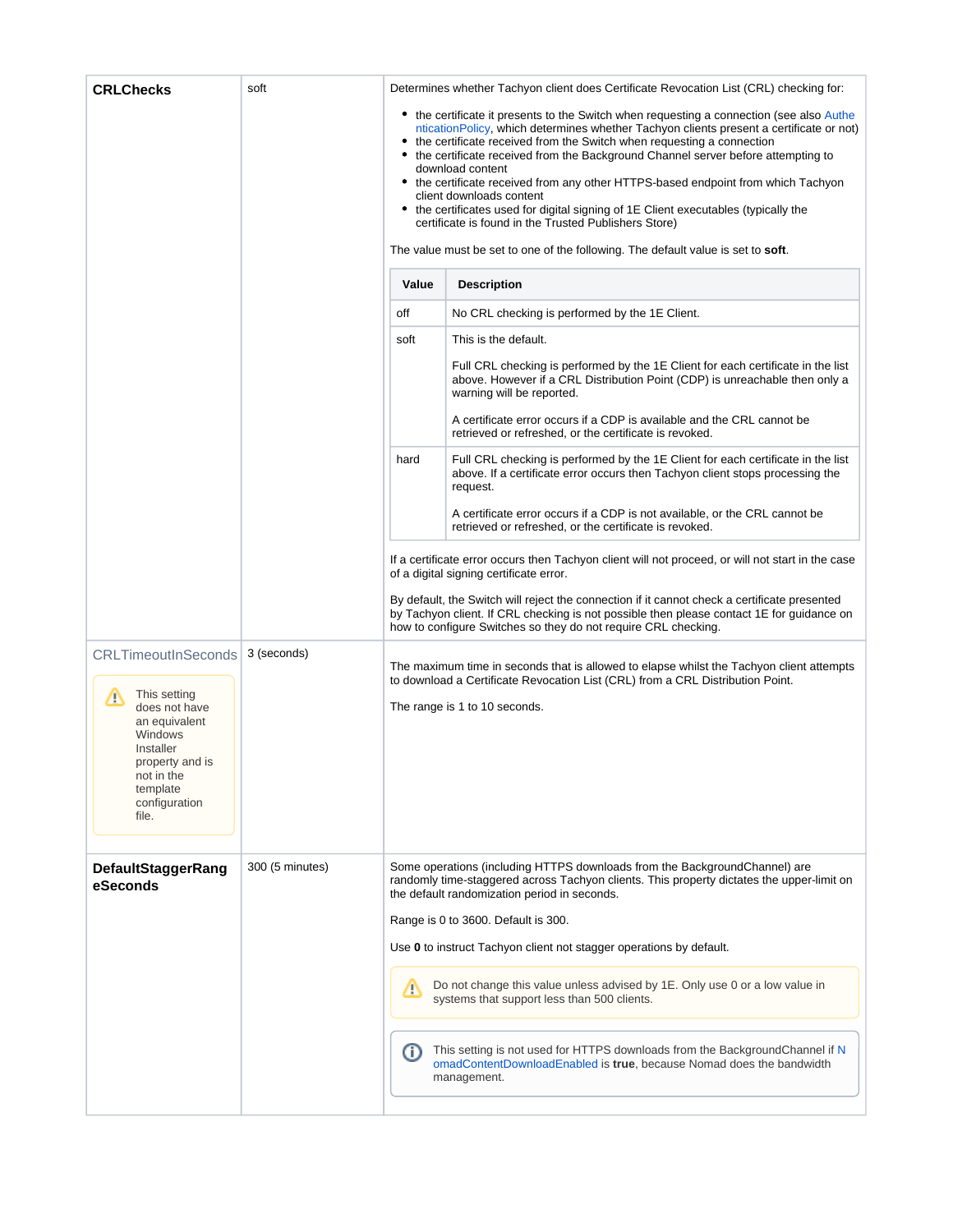<span id="page-4-0"></span>

| <b>EnablePayloadComp</b><br>ression                                                                                                                                                  | true         | Determines whether the Tachyon client should attempt to compress payloads when<br>responding to instructions, if it looks like compression would be beneficial.<br>Must be set to true or false.                                                                                                                                                                                                                                                                                                                                   |                                                                                                                                              |  |  |  |
|--------------------------------------------------------------------------------------------------------------------------------------------------------------------------------------|--------------|------------------------------------------------------------------------------------------------------------------------------------------------------------------------------------------------------------------------------------------------------------------------------------------------------------------------------------------------------------------------------------------------------------------------------------------------------------------------------------------------------------------------------------|----------------------------------------------------------------------------------------------------------------------------------------------|--|--|--|
| FastReconnectTimeIn<br>Seconds<br>This setting<br>Δ<br>does not have<br>an equivalent<br>Windows<br>Installer<br>property and is<br>not in the<br>template<br>configuration<br>file. | 15 (seconds) | During machine wakeup, following a machine sleep or hibernation, the first reconnect<br>attempt to the Switch will occur in <fastreconnecttimeinseconds> seconds.<br/>This value is configurable between 5 and 60 seconds.<br/>For the majority of Windows devices the default value of 15 seconds is more than<br/>adequate for the Windows network stack to stabilise on wakeup.<br/>On non-Windows platforms this property is currently ignored.<br/>See also ConnectionRetryTimeInSecondsMin/Max.</fastreconnecttimeinseconds> |                                                                                                                                              |  |  |  |
| LoggingLevel                                                                                                                                                                         | Info         | Determines how much logging information is generated. This may be set to one of the<br>following values. The default value is info.<br><b>Description</b><br>Value                                                                                                                                                                                                                                                                                                                                                                 |                                                                                                                                              |  |  |  |
|                                                                                                                                                                                      |              | Error                                                                                                                                                                                                                                                                                                                                                                                                                                                                                                                              | Only outputs errors. An error is a serious problem, typically requiring<br>operator intervention of some sort to restore full functionality. |  |  |  |
|                                                                                                                                                                                      |              | Warn                                                                                                                                                                                                                                                                                                                                                                                                                                                                                                                               | Outputs errors and warnings. A warning indicates a potential problem, where<br>the system can nonetheless function without intervention.     |  |  |  |
|                                                                                                                                                                                      |              | Info                                                                                                                                                                                                                                                                                                                                                                                                                                                                                                                               | Outputs general information in addition to the errors and warnings. This is<br>the default.                                                  |  |  |  |
|                                                                                                                                                                                      |              | Outputs debugging information in addition to all the previous levels.<br>Debug                                                                                                                                                                                                                                                                                                                                                                                                                                                     |                                                                                                                                              |  |  |  |
|                                                                                                                                                                                      |              | <b>Trace</b>                                                                                                                                                                                                                                                                                                                                                                                                                                                                                                                       | Outputs the maximum information available. Used only in exceptional<br>circumstances as it will generate huge amounts of logging output.     |  |  |  |
|                                                                                                                                                                                      |              | ⊕                                                                                                                                                                                                                                                                                                                                                                                                                                                                                                                                  | Logging levels should only be changed from info only if requested by 1E<br>Support and reset to info after investigation is complete.        |  |  |  |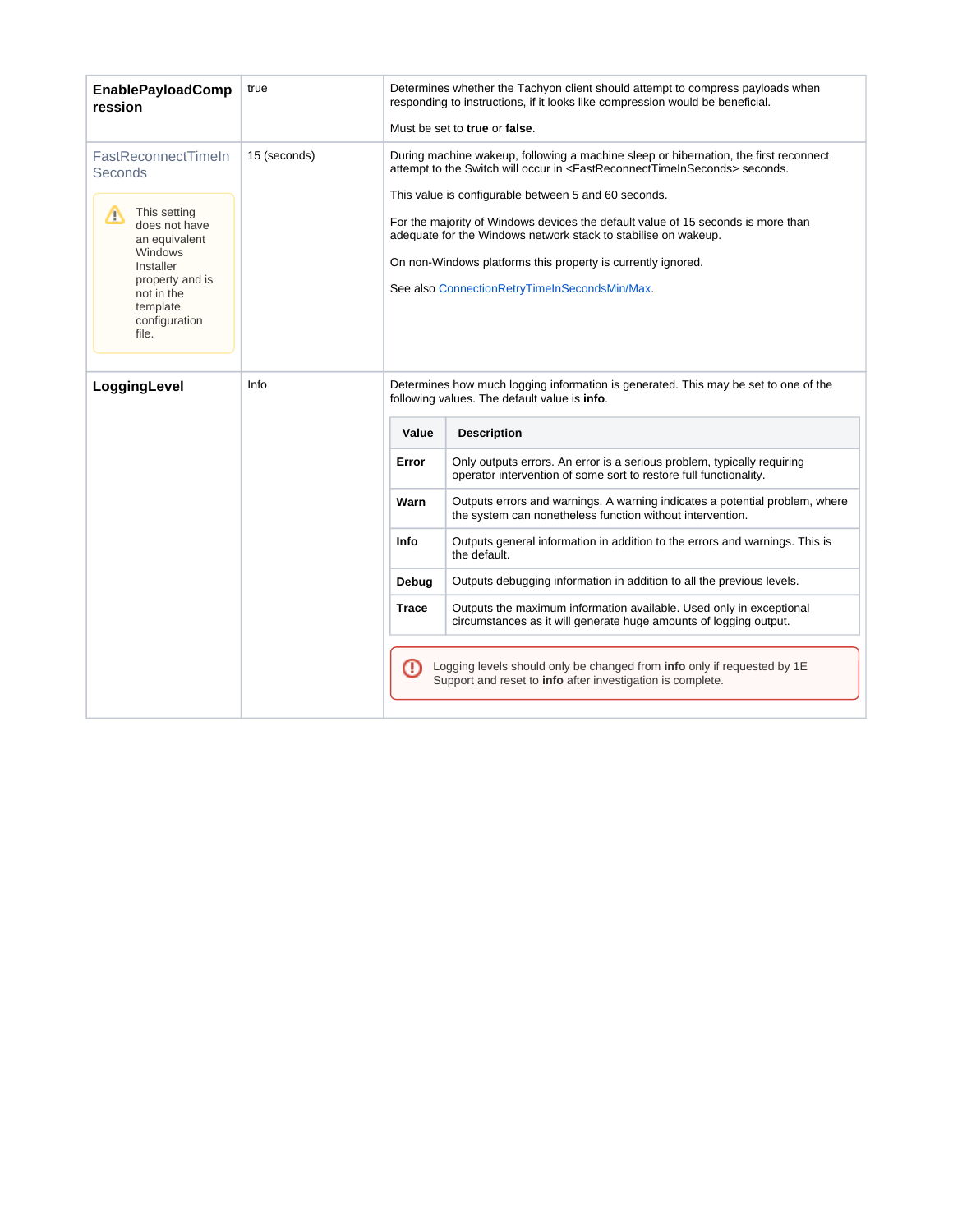<span id="page-5-0"></span>

| LogPath<br>This setting is<br>́∩<br>shared with the<br>1E Client. | 1E Client logs on<br><b>Windows</b><br>%<br>ALLUSERSPROFILE%                                                                                                                                                                                                                                                                                                                                                                                                                                                                                                                        | The LogPath setting is stored in the 1E.Client.Conf file and determines the full path and<br>filename of the 1E Client log file.<br>The 1E Client log is shared by: |                                                                                                                                                                                                                                                                                                                                                                                                                                                                                                                                                                                                                                                                                                                                                                                                                                                                                                                                                                                                                                           |  |  |
|-------------------------------------------------------------------|-------------------------------------------------------------------------------------------------------------------------------------------------------------------------------------------------------------------------------------------------------------------------------------------------------------------------------------------------------------------------------------------------------------------------------------------------------------------------------------------------------------------------------------------------------------------------------------|---------------------------------------------------------------------------------------------------------------------------------------------------------------------|-------------------------------------------------------------------------------------------------------------------------------------------------------------------------------------------------------------------------------------------------------------------------------------------------------------------------------------------------------------------------------------------------------------------------------------------------------------------------------------------------------------------------------------------------------------------------------------------------------------------------------------------------------------------------------------------------------------------------------------------------------------------------------------------------------------------------------------------------------------------------------------------------------------------------------------------------------------------------------------------------------------------------------------------|--|--|
|                                                                   | \1E\Client\1E.Client.log<br>(used by 1E Client and<br>Tachyon features, and<br>Shopping client)<br>%<br>ALLUSERSPROFILE%<br>\1E\Client\NomadBranch<br>Uninstall-<br>YYYY MM HHTMM H<br>H_SS_000Z.log<br><b>1E Client logs</b><br>on macOS<br>/Library/Logs/1E.Client.<br>Daemon.log (shows any<br>service start errors)<br>/Library/Logs/1E.Client.<br>log (shows the current<br>operation of the 1E<br>Client)<br><b>1E Client logs</b><br>on other non-<br><b>Windows platforms</b><br>/var/log/1E/Client/1E.<br>Client.log<br>1E Client log on<br><b>Android</b><br>Android log. | • 1E Client<br>n.log                                                                                                                                                | • Tachyon client features<br>• Shopping client module (only available on Windows OS)<br>To change the logging level, please refer to LoggingLevel in the 1E. Client. CONF file.<br>The following are not configurable in this version:<br>• Maximum size of 5MB<br>• 5 rollover files numbered 1 (newest) to 5 (oldest) with the rollover number included as<br>By default, Windows resolves &ALLUSERSPROFILE & as C: \ProgramData\<br>See Log files for more details about 1E Client logs.                                                                                                                                                                                                                                                                                                                                                                                                                                                                                                                                               |  |  |
| <b>NomadContentDown</b><br><b>loadEnabled</b>                     | true                                                                                                                                                                                                                                                                                                                                                                                                                                                                                                                                                                                |                                                                                                                                                                     | The Nomad integration feature is for Windows clients only. The feature is enabled if this<br>value is set to true and 1E Nomad v6.0.100 or later version is running on the device.<br>There is no dependency on Configuration Manager which Nomad also integrates with.                                                                                                                                                                                                                                                                                                                                                                                                                                                                                                                                                                                                                                                                                                                                                                   |  |  |
|                                                                   |                                                                                                                                                                                                                                                                                                                                                                                                                                                                                                                                                                                     | Value<br>false<br>true                                                                                                                                              | <b>Description</b><br>• Tachyon client waits a randomized stagger period defined by its Default<br>StaggerRangeSeconds setting, and then downloads content from the<br>specified Background Channel.<br>• Tachyon client retains modules and extensibles that it has downloaded,<br>but does not retain instruction scripts after they have been run. Any<br>instruction that requires a script or other file will download the latest<br>version each time the instruction is run.<br>• Tachyon client immediately requests Nomad to download content from<br>the specified HTTP source such as the <b>Background Channel</b> . Nomad<br>behaves in the same way as it does with Configuration Manager by<br>ensuring the latest version of content is obtained and electing a master<br>to perform the actual download.<br>• Nomad maintains its own cache of downloaded content which avoids<br>the need for repeat downloads over the WAN, and provides content to<br>peers that require the same resources which avoids peer devices |  |  |
|                                                                   |                                                                                                                                                                                                                                                                                                                                                                                                                                                                                                                                                                                     |                                                                                                                                                                     | having to download over the WAN.                                                                                                                                                                                                                                                                                                                                                                                                                                                                                                                                                                                                                                                                                                                                                                                                                                                                                                                                                                                                          |  |  |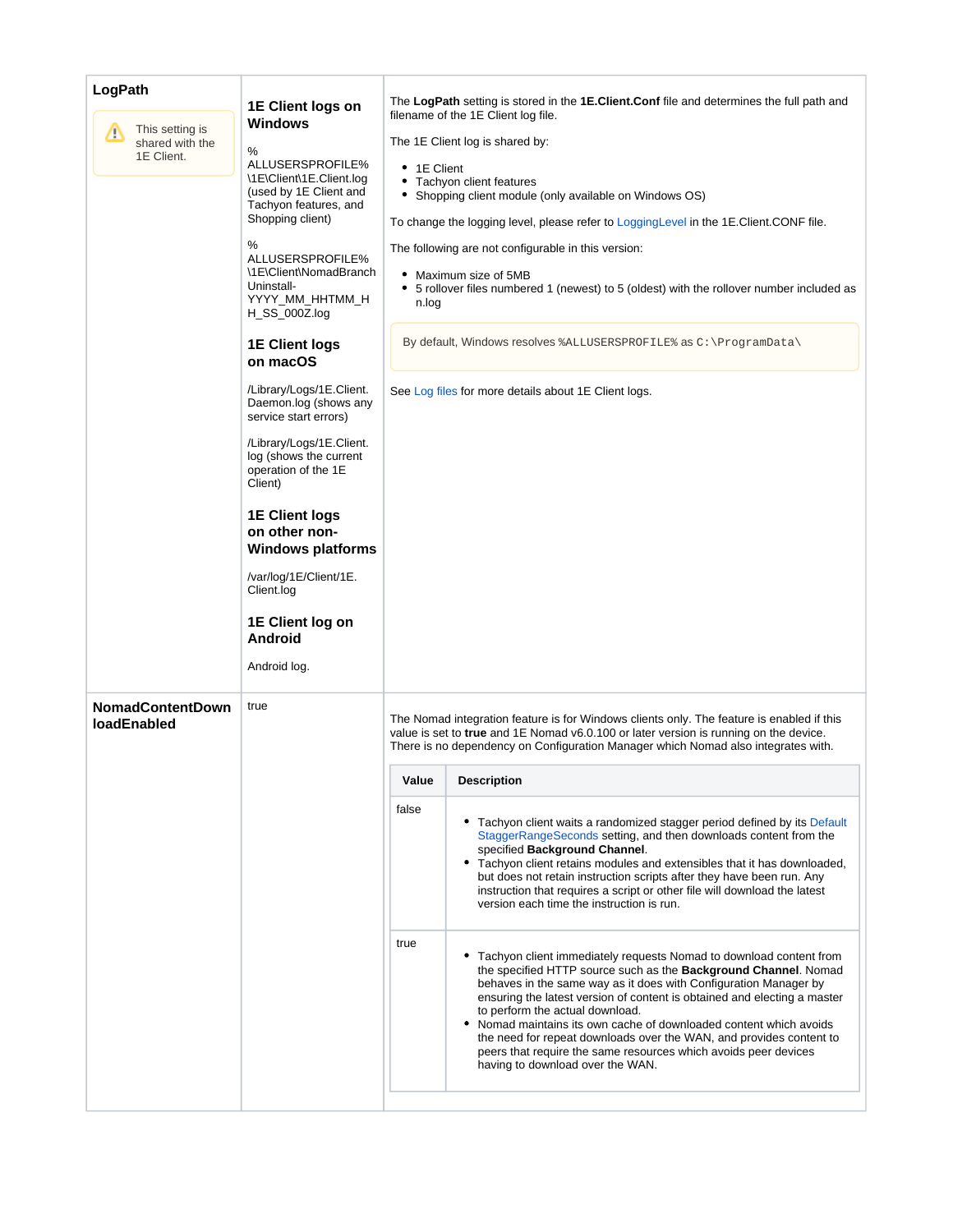| <b>NomadContentDown</b><br><b>loadTimeoutSecs</b>                                                                                                                      | 600 (10 minutes) | The Nomad integration feature is only for Windows computers. If this feature is enabled,<br>and requested content is not provided within the timeout period. Tachyon client will fall<br>back to downloading directly from the Background Channel<br>The most likely reason for a timeout is if Nomad is busy downloading other content.<br>The range is 10 to 3600 (1 hour).<br>On all non-Windows platforms this property defaults to 0 and is ignored.<br>Λ                                   |                                                                                                                                                                                                                                                                                                                                                                                                                                                                                                  |  |  |  |
|------------------------------------------------------------------------------------------------------------------------------------------------------------------------|------------------|--------------------------------------------------------------------------------------------------------------------------------------------------------------------------------------------------------------------------------------------------------------------------------------------------------------------------------------------------------------------------------------------------------------------------------------------------------------------------------------------------|--------------------------------------------------------------------------------------------------------------------------------------------------------------------------------------------------------------------------------------------------------------------------------------------------------------------------------------------------------------------------------------------------------------------------------------------------------------------------------------------------|--|--|--|
| PolicyEnabled                                                                                                                                                          | true             | Determines if the Policy feature of the Tachyon client is enabled (true) or not (false). The<br>Policy feature is responsible for downloading, evaluating and reporting on policy<br>rules defined in the Tachyon Guaranteed State application on the Tachyon platform.<br>If set to true then you must also configure settings for Switch and Background Channel.<br>Must be set to true or false.                                                                                              |                                                                                                                                                                                                                                                                                                                                                                                                                                                                                                  |  |  |  |
| <b>SelectRowsLimit</b><br>This setting<br>W<br>does not have<br>an equivalent<br>Windows<br>Installer<br>property, but is<br>in the template<br>configuration<br>file. | 100000 $(10^5)$  | Limits the number of rows returned by a SELECT expression. The principle is that if there<br>is more than this number of rows then something has gone wrong. This limit prevents an<br>unexpectedly excessive amount of both data and CPU usage.<br>The range is 1 to 1000000000 (10 <sup>9</sup> ). The default value is 100000 (10 <sup>5</sup> ).<br>It is <i>not</i> considered an execution error if the limit is reached, although a warning<br>Λ<br>will be written to the 1E Client log. |                                                                                                                                                                                                                                                                                                                                                                                                                                                                                                  |  |  |  |
| <b>SSL</b>                                                                                                                                                             | TLSv1.2          | Value<br>TLSv1.<br>$\overline{2}$                                                                                                                                                                                                                                                                                                                                                                                                                                                                | Determines which security protocol the Tachyon client uses when connecting to Tachyon<br>Switches and Background Channel.<br>SSL must be set to one of the following values:<br><b>Description</b><br>TLS version 1.2 is a cryptographic protocol aimed at securing the network<br>transport layer, and has recently been adopted by all the major browsers. It<br>is considered to be more secure than SSLv3. This is the default.<br>Always use the default TLSv1.2 unless advised by 1E.<br>œ |  |  |  |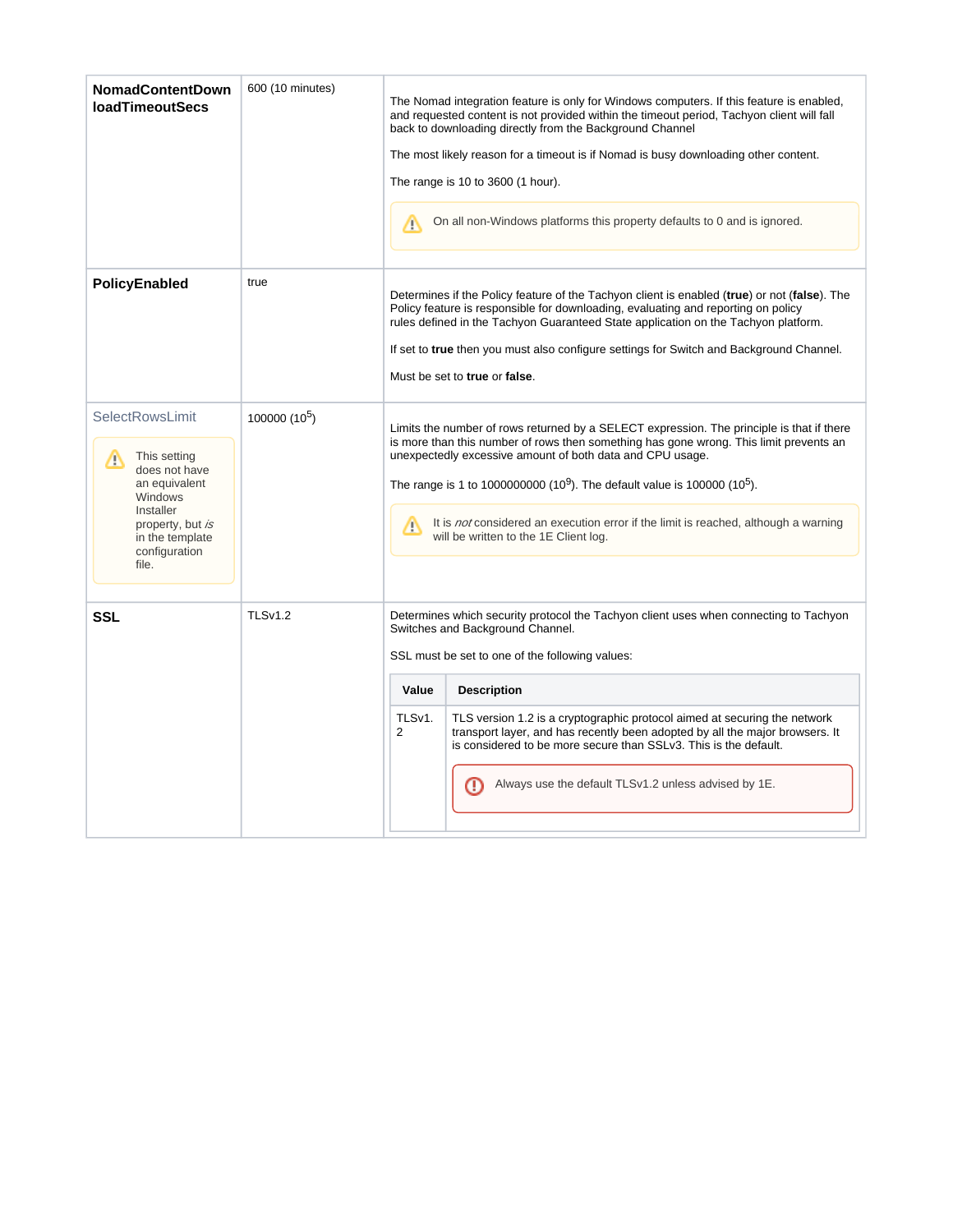<span id="page-7-0"></span>

| <b>Switch</b>        | (none)         | If Tachyon client features are not required then the connection to Tachyon Platform is not<br>required, and both Switch and BackgroundChannelUrl settings must be set to none<br>when doing a non-interactive (silent/quiet) install using installer properties on a command-<br>line or in a MST transform file. When doing an interactive install then you must uncheck<br>the Enable Tachyon checkbox.<br>Tachyon client features are not required if the 1E Client is being installed only to support<br>Nomad, Shopping, or WakeUp.<br>To connect to the Tachyon platform then Switch will have one or more entries in the<br>format:                                                                                                                                                                                                                                                                                |
|----------------------|----------------|---------------------------------------------------------------------------------------------------------------------------------------------------------------------------------------------------------------------------------------------------------------------------------------------------------------------------------------------------------------------------------------------------------------------------------------------------------------------------------------------------------------------------------------------------------------------------------------------------------------------------------------------------------------------------------------------------------------------------------------------------------------------------------------------------------------------------------------------------------------------------------------------------------------------------|
|                      |                | Switch= <switchname>:<switchport><br/><b><switchname></switchname></b> is the DNS Name FQDN for one or more Switches. This is the same as<br/>the following except in a custom configuration where the Switch is installed on its own:<br/>• the HTTPS Host Header specified on the <i>Website Configuration</i> screen of the<br/>Tachyon Server installer, which is the HTTPS binding for the Tachyon Web Site<br/>• the same as <backgroundchannelserver><br/>• the DNS Name specified in the Tachyon Server's Web Certificate.<br/><switchport> is the Port number, which has default value of 4000. Any other port number<br/>is used only in a complex configuration if advised by 1E.<br/>In systems where there are multiple DNS Names, there will be multiple entries using a<br/>semi-colon (;) as the delimiter between entries. For example:</switchport></backgroundchannelserver></switchport></switchname> |
|                      |                | Switch=tachyon.acme.local:4000;tachyon.acme.com:4000<br>Multiple DNS Names may exist in complex systems where there are multiple servers,<br>Switches, and devices on different networks, such as the Internet as well as the corporate<br>network.<br>When the Tachyon client attempts to find a Switch, it will try each entry in turn, starting at<br>the first. If all attempts fail Tachyon restarts the connection process after a period<br>determined by ConnectionRetryTimeInSecondsMin/Max.                                                                                                                                                                                                                                                                                                                                                                                                                     |
| <b>WorkerThreads</b> | $\overline{2}$ | Determines the number of threads that will execute instructions concurrently. This<br>property enables instructions to be run simultaneously and prevents long running<br>instructions from blocking others.<br>Range is 1 to 8. 1 means all instructions are run sequentially on the same thread.                                                                                                                                                                                                                                                                                                                                                                                                                                                                                                                                                                                                                        |

## Interaction module settings

This section describes configuration settings for the 1E Client User Interaction (UI) feature provided by the Interaction module.

1E Client, while running, continuously captures details of certain user activity, such as which window is in the foreground on the user's desktop, and when the user is interacting (keyboard and mouse activity) with that window. Data is regularly written into a local, compressed and encrypted **persiste nt storage tables** , that are accessible using Interaction methods. The whole process is designed to minimize impact on device performance, storage and security.

The Interaction module is supported only on Windows OS (not Windows XP, Vista or other legacy OS). The 1E Client UI, which is launched by the Interaction module, requires Microsoft .NET Framework.

| <b>Configuration setting</b>                                          | <b>Installation default</b> | <b>Description</b>                                                                |
|-----------------------------------------------------------------------|-----------------------------|-----------------------------------------------------------------------------------|
| Module.Interaction.Enabled                                            | true                        | Set this setting to true to enable the Interaction module. Default value is true. |
| This interaction setting is<br>in the template<br>configuration file. |                             | Must be set to true or false.                                                     |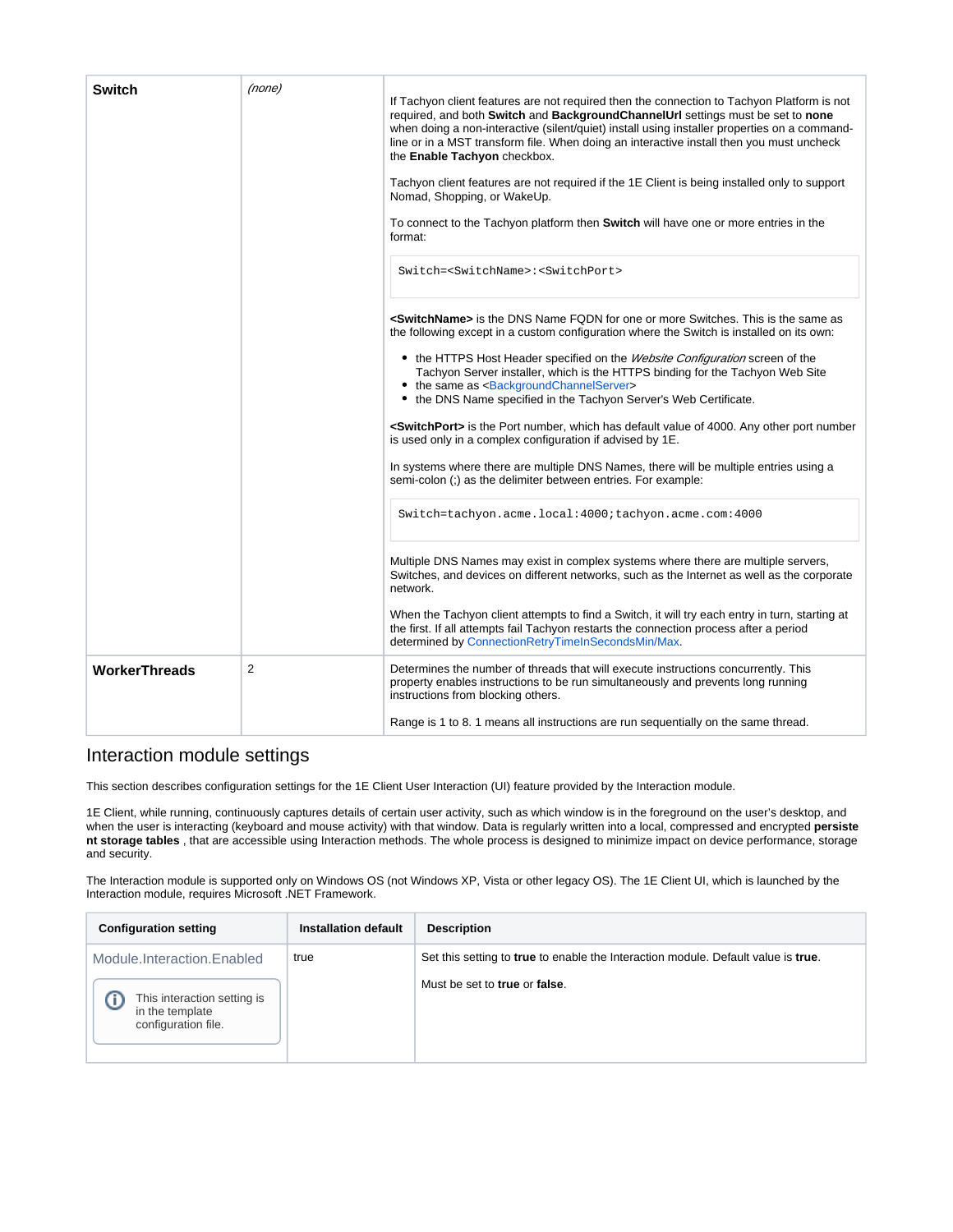| Module.Interaction.<br>ActiveSessionThresholdSeco                           | $\overline{2}$ | This setting is used to ensure that if the user is currently busy interacting then focus<br>will not be stolen from the user to display a notification.                                                                                            |
|-----------------------------------------------------------------------------|----------------|----------------------------------------------------------------------------------------------------------------------------------------------------------------------------------------------------------------------------------------------------|
| nds                                                                         |                | Notification display will only be considered if the user stopped interaction at least<br>Active Session Threshold Seconds before.                                                                                                                  |
|                                                                             |                | Active Session Threshold Seconds is configurable between 0 and 30.                                                                                                                                                                                 |
| Module.Interaction.<br><b>DoNotDisturb</b>                                  | false          | Set true to enable Do not disturb, and stop notifications after startup. Surveys sent<br>to this device will respond as Timed out.                                                                                                                 |
| This interaction setting is                                                 |                | Set false to disable Do not disturb, and show notifications after startup.                                                                                                                                                                         |
| O)<br>in the template<br>configuration file.                                |                | In each case, if the Module.Interaction.NotificationIcon setting is true, the user<br>can still use the notification area icon to enable or disable notifications. However,<br>each time the user signs in, the Do not disturb mode will be reset. |
| Module.Interaction.<br><b>IdleSessionThresholdMinutes</b>                   | 30             | To ensure that notifications only appear when the user is present, this threshold<br>specifies that notifications should not be displayed if more than the configured<br>number of idle minutes has elapsed.                                       |
|                                                                             |                | Idle Session Threshold Minutes is configurable between 1 and 1440.                                                                                                                                                                                 |
| Module.Interaction.<br>LogSessionNotificationReadin                         | false          | If set to true, the 1E Client will log an INFO message to indicate that a given user<br>session is ready for notifications.                                                                                                                        |
| ess                                                                         |                | If set to false, this information will be logged only at TRACE level. Intended for<br>troubleshooting purposes only.                                                                                                                               |
| Module.Interaction.<br>MinimumMinutesAfterLogonB<br>eforePrompt             | 60             | To ensure that notifications don't appear too soon after logon, this setting specifies<br>the minimum time in minutes that must elapse after the user has been logged onto a<br>session before notifications can appear.                           |
|                                                                             |                | Minimum Minutes After Logon Before Prompt is configurable between 1 and 1440.                                                                                                                                                                      |
| Module.Interaction.<br>MinimumMinutesAfterSession<br>ActivationBeforePrompt | 15             | To ensure that notifications don't appear immediately after session unlock or<br>reconnect, this setting specifies the minimum time in minutes that must elapse since<br>the user session has been reactivated before notifications can appear.    |
|                                                                             |                | Minimum Minutes after Session Activation Before Prompt is configurable between 1<br>and 1440.                                                                                                                                                      |
| Module.Interaction.<br>MinimumMinutesBetweenPro<br>mpts                     | 60             | To ensure that notifications don't appear too frequently, this setting specifies the<br>minimum time in minutes since a notification was displayed before another<br>notification will appear.                                                     |
|                                                                             |                | Minimum Minutes Between Prompts is configurable between 1 and 1440.                                                                                                                                                                                |
| Module.Interaction.<br>NotificationIcon                                     | true           | If set to true, a notification area icon will appear when the Client UI is running.<br>If set to false, the icon will not be visible. Users may see notification popups, but will                                                                  |
| This interaction setting is                                                 |                | not be able to:                                                                                                                                                                                                                                    |
| (i)<br>in the template<br>configuration file.                               |                | • select User Sentiment surveys from the menu<br>• use the Do not disturb option                                                                                                                                                                   |
| Module.Interaction.<br>PeriodsBeforeUiLaunch                                | 2              | Specifies how many time periods to wait before launching the 1E Client UI, typically<br>a launch time period is 5 seconds.                                                                                                                         |
|                                                                             |                | Periods Before UI Launch is configurable between 1 and 120.                                                                                                                                                                                        |
| Module.Interaction.<br>PeriodsBeforeUiLaunchTimeo                           | 12             | Specifies how many time periods may elapse before it is considered that the 1E<br>Client UI has failed to launch, typically a launch time period is 5 seconds.                                                                                     |
| ut                                                                          |                | Periods Before UI Launch Timeout is configurable between 1 and 24.                                                                                                                                                                                 |
| Module.Interaction.Port                                                     | 7766           | Specifies the interaction port number to be used for communication between the 1E<br>Client and the User Interaction UI.                                                                                                                           |
| This interaction setting is<br>O)<br>in the template<br>configuration file. |                | Port is configurable between 100 and 65535.                                                                                                                                                                                                        |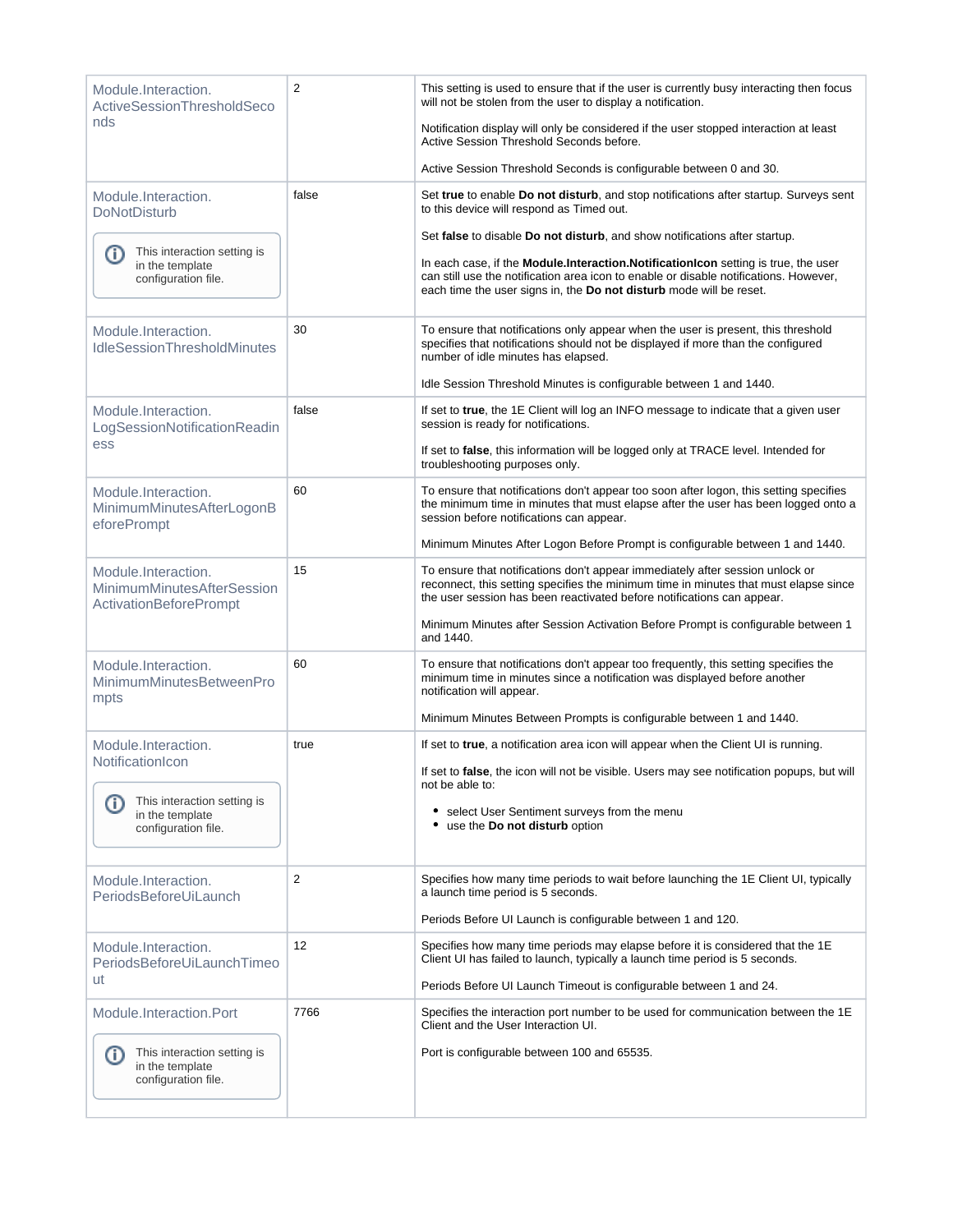| Module Interaction.<br>ResponseAuditsBeforeTidy                                                                             | 100    | This setting defines how frequently responses should be pruned to retain only the<br>most recent responses.<br>A response audit typically occurs each time a user responds to a notification, where<br>a response includes dismissing or snoozing a notification.<br>Response Audits Before Tidy is configurable between 10 and 1000. |
|-----------------------------------------------------------------------------------------------------------------------------|--------|---------------------------------------------------------------------------------------------------------------------------------------------------------------------------------------------------------------------------------------------------------------------------------------------------------------------------------------|
| Module Interaction.<br><b>ResponseRetentionRows</b>                                                                         | 5000   | This setting ensures that the 1E Client only retains the most recent responses, with<br>this value indicating how many responses should be retained.<br>Response Retention rows is configurable between 100 and 50000                                                                                                                 |
| Module.Interaction.<br>SampleUserInteraction<br>This interaction setting is<br>G)<br>in the template<br>configuration file. | true   | If set to true, the Interaction module regularly sample the performance of user<br>interactions with application windows in user sessions.                                                                                                                                                                                            |
| Module.Interaction.<br><b>SnoozeTimeMinutes</b>                                                                             | 15     | This setting specifies the time in minutes that must elapse before a notification can<br>be considered for re-display, after the user clicked on the Later button, or it had<br>timed out.<br>Snooze Time Minutes is configurable between 1 and 1440.                                                                                 |
| Module.Interaction.Theme                                                                                                    | (none) | Specifies a theme that should be applied to the notifications.<br>Can be one of: Light, Dark or HighContrast.<br>If a value is not provided, the 1E Client UI will automatically determine the most<br>appropriate theme based on the user's Windows desktop settings.                                                                |

#### Inventory module settings

This section describes configuration settings for the **Tachyon Activity Record** feature provided by the Inventory module.

The Tachyon client, while running, continuously captures details of certain activities and events as they happen, similar to Windows Task Manager or Perfmon. During startup, the Tachyon client is able to detect some events that occurred when it was not running. Data is regularly written into a local, compressed and encrypted **persistent storage tables**, that are accessible to SCALE as SQL tables. The Tachyon client periodically aggregates data in order to minimize the amount of storage required, so that each capture source has a live, hourly, daily and monthly table. The whole process is designed to minimize impact on device performance, storage and security. Please refer to [Tachyon SDK - Tachyon Activity Record](https://help.1e.com/display/TCNSDK/Tachyon+Activity+Record) for details of what data is captured and how to query these tables.

Other than **Module.Inventory.Enabled**, these Inventory module settings are not included in the template configuration file, and therefore use default values. To set any other value for these the setting must be added to the configuration file.

There are no SCALE methods available in the inventory module for creating instructions.

#### **Capture sources**

<span id="page-9-0"></span>The table below lists the capture sources supported by the **Tachyon Activity Record** feature (also known as the Inventory module) and on which OS they are supported. The source name is used in each of the [Capture source settings.](#page-10-0)

| <b>Source Name</b>                     | <b>Description</b>                                                                                                                                                                                                                                    | Windows | macOS | Linux | <b>Solaris</b> |
|----------------------------------------|-------------------------------------------------------------------------------------------------------------------------------------------------------------------------------------------------------------------------------------------------------|---------|-------|-------|----------------|
| <b>ARP</b>                             | ARP cache entries - the Inventory module captures the results of cached IP address to<br>physical address resolutions                                                                                                                                 | 3.2     | n/a   | n/a   | n/a            |
| <b>DeviceInteraction</b>               | User session input metrics (keyboard and mouse activity).                                                                                                                                                                                             | 5.1     | n/a   | n/a   | n/a            |
| <b>DevicePerforma</b><br>nce           | Device performance metrics for device performance by interrogating Windows<br>Performance Counters. These metrics cover disk, memory, network and processor<br>performance.<br>This capture source is required by the Tachyon Experience application. | 5.0     | n/a   | n/a   | n/a            |
| <b>DeviceResource</b><br><b>Demand</b> | Disk, network, memory, and processor performance metrics.                                                                                                                                                                                             | 5.1     | n/a   | n/a   | n/a            |
| <b>DNS</b>                             | DNS resolution queries - the Inventory module captures whenever a DNS address is<br>resolved                                                                                                                                                          | 2.1     | 2.1   | n/a   | n/a            |
| <b>OperatingSyste</b><br>mPerformance  | Performance metrics for OS - the metrics executable runs every 4 hours by default<br>This capture source is required by the Tachyon Experience application.                                                                                           | 5.0     | n/a   | n/a   | n/a            |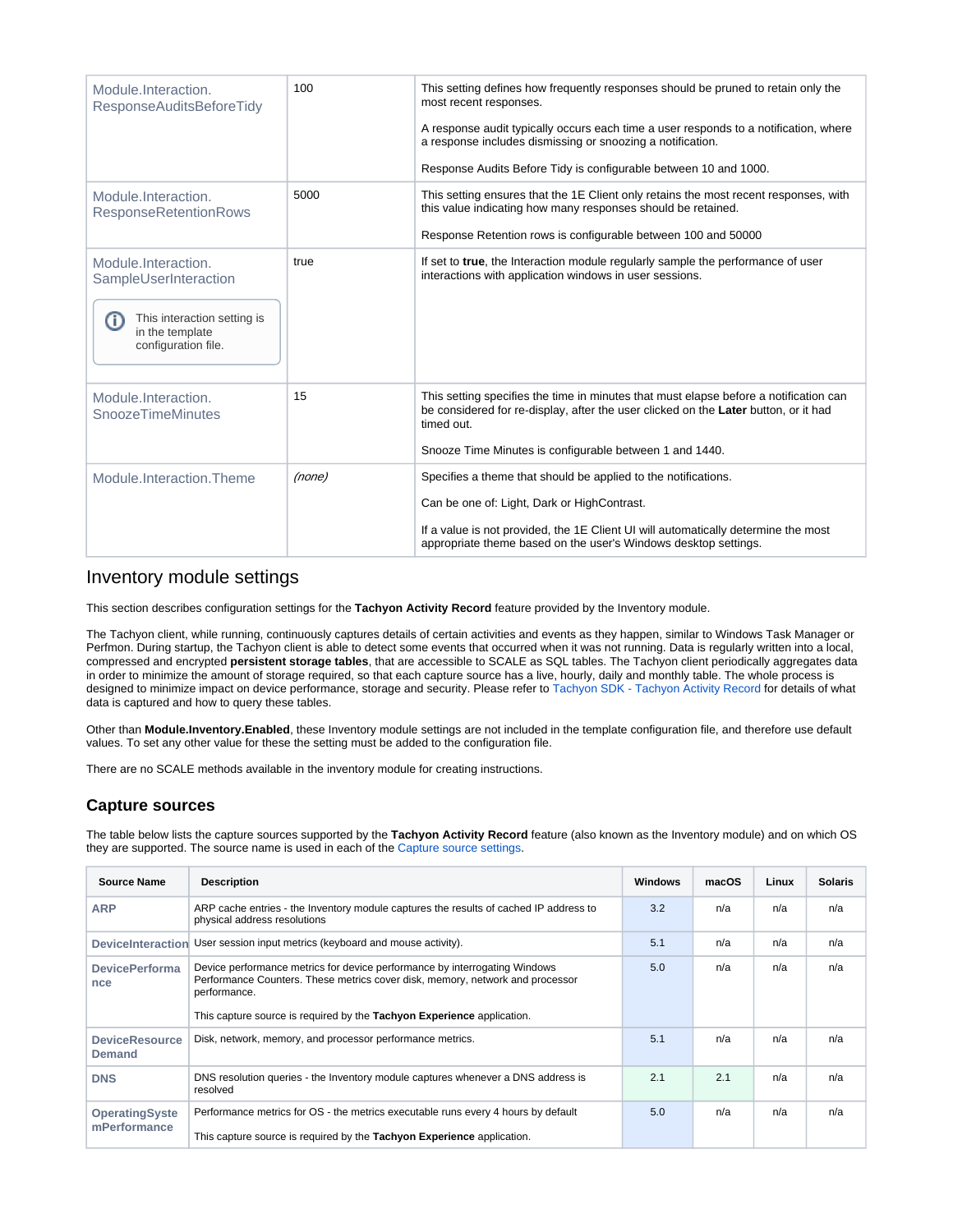| <b>Process</b>                  | Process execution - the Inventory module captures whenever a process starts on the<br>device                                                                                 | 2.1 | 2.1 | 2.1 | 2.1 |
|---------------------------------|------------------------------------------------------------------------------------------------------------------------------------------------------------------------------|-----|-----|-----|-----|
| <b>ProcessStabiliz</b><br>ation | The time taken for a process execution to be considered stable whenever a monitored<br>process starts on the device                                                          | 3.2 | n/a | n/a | n/a |
| ProcessUsage                    | A daily summary of the launches and terminations of processes.                                                                                                               | 3.2 | n/a | n/a | n/a |
|                                 | The Process Usage capture source is required by the Tachyon Powered Inventory<br>feature (Tachyon connector).                                                                |     |     |     |     |
|                                 | Process Usage capture can generate high disk I/O while capturing process<br>Δ<br>usage on virtual machine hosts with quests starting at the same time.                       |     |     |     |     |
|                                 | SensitiveProcess Performance metrics for sensitive processes - the metrics executable runs every 4 hours<br>by default                                                       | 5.0 | n/a | n/a | n/a |
|                                 | This capture source is required by the Tachyon Experience application.                                                                                                       |     |     |     |     |
| <b>Software</b>                 | Software installs/uninstalls/presence - the Inventory module captures whenever software<br>is installed/uninstalled, and also captures which software is present on a device | 2.1 | 2.1 | 2.1 | 2.1 |
| <b>SoftwareInteract</b><br>ion  | Software process responsiveness and duration of active interaction.                                                                                                          | 5.1 | n/a | n/a | n/a |
| <b>SoftwarePerfor</b><br>mance  | Performance metrics for software - Software performance polling is every 10 seconds by<br>default                                                                            | 5.0 | n/a | n/a | n/a |
|                                 | This capture source is required by the Tachyon Experience application.                                                                                                       |     |     |     |     |
| <b>TCP</b>                      | Outbound TCP connections - the Inventory module captures whenever an outbound TCP<br>connection is made                                                                      | 2.1 | 2.1 | 2.1 | n/a |
| <b>UserUsage</b>                | A daily summary of all the logons and logoffs of users.                                                                                                                      | 3.2 | n/a | n/a | n/a |
|                                 | This capture source is required by the Tachyon Powered Inventory feature (Tachyon<br>connector).                                                                             |     |     |     |     |

## **Global capture settings**

The table below lists configuration properties that affect all capture sources.

<span id="page-10-0"></span>

| Inventory module setting                                                                                                         | <b>Installation default</b> | <b>Description</b>                                                                                                                                                                                                                          |
|----------------------------------------------------------------------------------------------------------------------------------|-----------------------------|---------------------------------------------------------------------------------------------------------------------------------------------------------------------------------------------------------------------------------------------|
| Module.Inventory.Enabled                                                                                                         | true                        | Determines whether the Tachyon Activity Record feature is enabled or<br>disabled.                                                                                                                                                           |
| This is the only inventory setting in<br>O<br>the template configuration file.                                                   |                             | Must be set to true or false.                                                                                                                                                                                                               |
|                                                                                                                                  |                             | Must be set to true if using the Tachyon Powered Inventory feature<br>(Tachyon connector).                                                                                                                                                  |
|                                                                                                                                  |                             | If set to true, individual capture sources can be enabled or disabled by<br>setting Module.Inventory. <source/> .Enabled to true or false.                                                                                                  |
|                                                                                                                                  |                             | If set to false, this setting takes precedence over individual capture<br>source settings with all being disabled.                                                                                                                          |
| Module.Inventory.NoEventTracing                                                                                                  | false                       | Controls whether the Inventory module will, on Windows, use a polling-<br>based mechanism to capture data instead of event-based.                                                                                                           |
| This setting does not have an<br>Λ<br>equivalent Windows Installer<br>property and is not in the template<br>configuration file. |                             | The Inventory module will use Windows operating system events to<br>capture data, if the host operating system supports it. If this setting is true<br>, the Inventory module will instead use a polling-based approach to<br>capture data. |
|                                                                                                                                  |                             | This setting is ignored on other operating systems.                                                                                                                                                                                         |
| Module.Inventory.<br>AggregationIntervalSeconds                                                                                  | 60 (seconds)                | Determines the frequency, in seconds, at which the Inventory module<br>will write the capture buffers to the live and aggregated tables.                                                                                                    |
| This setting does not have an<br>Λ<br>equivalent Windows Installer<br>property and is not in the template<br>configuration file. |                             | More frequent aggregations will make captured data available for<br>querying sooner, at the cost of more processing on the device.                                                                                                          |
|                                                                                                                                  |                             | Range is 30 to 600 (10 minutes).                                                                                                                                                                                                            |
|                                                                                                                                  |                             |                                                                                                                                                                                                                                             |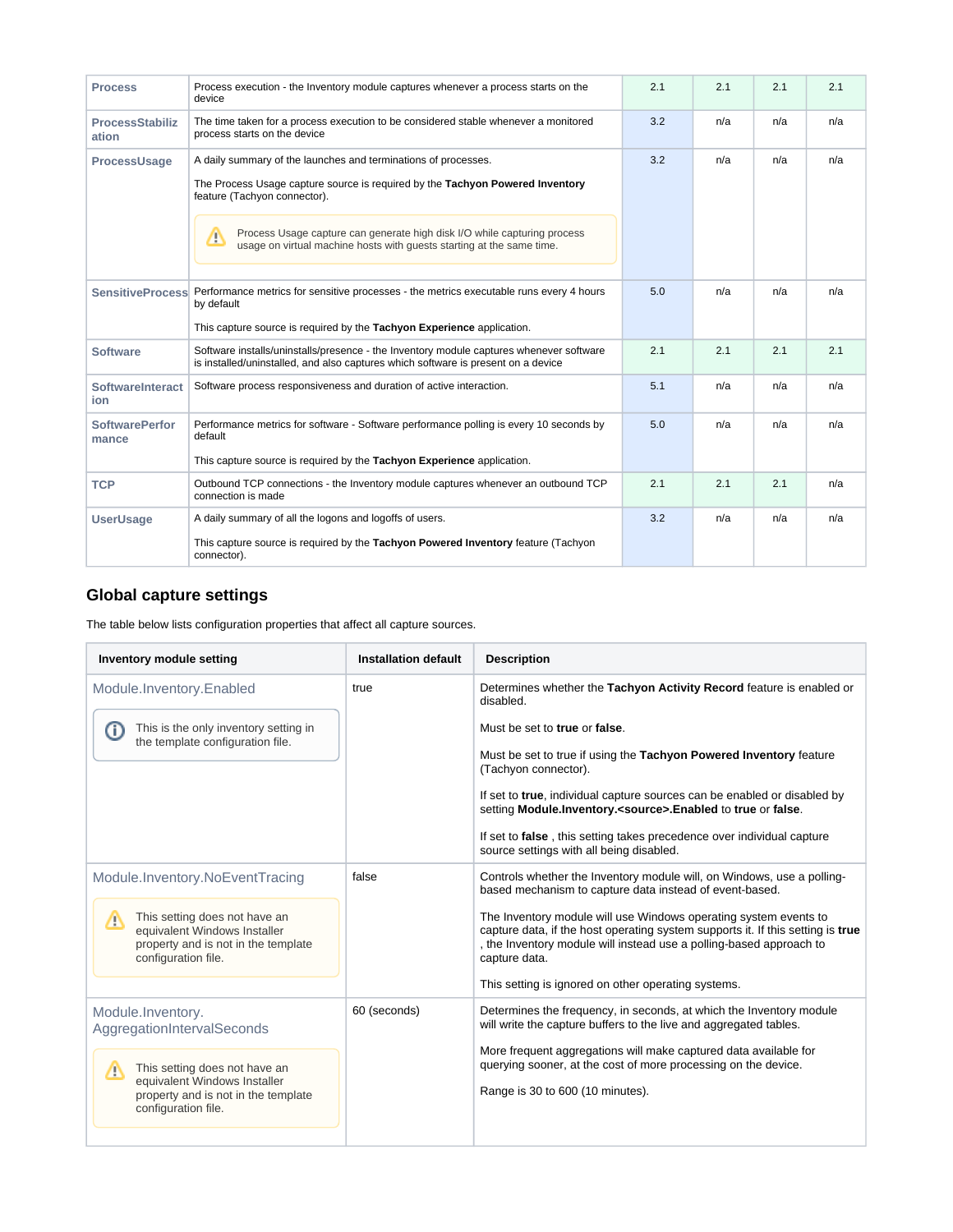### **Capture source settings**

The table below lists the 8 settings used to configure each capture source. The relevant [<source> name](#page-9-0) needs to be included in each of the setting names (not case-sensitive):

[ARP](https://help.1e.com/display/1EC51/Tachyon+client+settings#Tachyonclientsettings-ARP) | [DeviceInteraction](https://help.1e.com/display/1EC51/Tachyon+client+settings#Tachyonclientsettings-DeviceInteraction) | [DevicePerformance](https://help.1e.com/display/1EC51/Tachyon+client+settings#Tachyonclientsettings-DevicePerformance) | [DeviceResourceDemand](https://help.1e.com/display/1EC51/Tachyon+client+settings#Tachyonclientsettings-DeviceResourceDemand) | [DNS](https://help.1e.com/display/1EC51/Tachyon+client+settings#Tachyonclientsettings-DNS) | [OperatingSystemPerformance](https://help.1e.com/display/1EC51/Tachyon+client+settings#Tachyonclientsettings-OperatingSystemPerformance) | [Process](https://help.1e.com/display/1EC51/Tachyon+client+settings#Tachyonclientsettings-Process) | [ProcessStabilization](https://help.1e.com/display/1EC51/Tachyon+client+settings#Tachyonclientsettings-ProcessStabilization) | [Proc](https://help.1e.com/display/1EC51/Tachyon+client+settings#Tachyonclientsettings-ProcessUsage) [essUsage](https://help.1e.com/display/1EC51/Tachyon+client+settings#Tachyonclientsettings-ProcessUsage) | [SensitiveProcess](https://help.1e.com/display/1EC51/Tachyon+client+settings#Tachyonclientsettings-SensitiveProcess) | [Software](https://help.1e.com/display/1EC51/Tachyon+client+settings#Tachyonclientsettings-Software) | [SoftwareInteraction](https://help.1e.com/display/1EC51/Tachyon+client+settings#Tachyonclientsettings-SoftwareInteraction) | [SoftwarePerformance](https://help.1e.com/display/1EC51/Tachyon+client+settings#Tachyonclientsettings-SoftwarePerformance) | [TCP](https://help.1e.com/display/1EC51/Tachyon+client+settings#Tachyonclientsettings-TCP) | [UserUsage](https://help.1e.com/display/1EC51/Tachyon+client+settings#Tachyonclientsettings-UserUsage)

The following settings do not have an equivalent Windows Installer property and are not in the template configuration file. Λ

| <b>Capture source setting</b>                            | <b>Installation default</b>                                                                                                                                           | <b>Description</b>                                                                                                                                                                                                                                                                                                                                                                                                                                                                                                                                                                                                                                                                                                                                                                         |
|----------------------------------------------------------|-----------------------------------------------------------------------------------------------------------------------------------------------------------------------|--------------------------------------------------------------------------------------------------------------------------------------------------------------------------------------------------------------------------------------------------------------------------------------------------------------------------------------------------------------------------------------------------------------------------------------------------------------------------------------------------------------------------------------------------------------------------------------------------------------------------------------------------------------------------------------------------------------------------------------------------------------------------------------------|
| Module.Inventory. <source/> .<br>Enabled                 | true (all sources)                                                                                                                                                    | Controls whether this capture source is active (true) and will capture data. To<br>disable capture of this data, use false.<br>Disabling the Tachyon Activity Record feature by setting Module.<br>⋒<br>Inventory. Enabled to false, takes precedence over individual<br>capture source settings.<br>Unable to render {multiexcerpt-include}<br>A multiexcerpt-include cannot<br>busines a manuscusipe winen empeas in rage:Tachyon client settings                                                                                                                                                                                                                                                                                                                                        |
| Module.Inventory. <source/> .<br><b>BufferSize</b>       | 1000 (all sources)                                                                                                                                                    | Determines the maximum number of capture entries held in memory during<br>an aggregation period.<br>The Inventory module will store data in memory prior to writing it to disk (as<br>determined by the Module.Inventory.AggregationIntervalSeconds setting<br>described above). This setting controls the size of the capture buffer available<br>for this data.<br>If this capture buffer is exceeded, older entries will be discarded to make<br>room for newer ones.<br>For example, based on the default values, if more than 1000 DNS lookups<br>occur within 60 seconds.<br>A higher value will allow the Inventory module can capture higher volumes of<br>events at the cost of additional memory use.<br>Range is 100 to 10000.                                                  |
| Module.Inventory. <source/> .<br>PollIntervalSeconds     | 30 (all sources<br>except Software and<br>OperatingSystemPerf<br>ormance)<br>120 (2 minutes for<br>Software)<br>300 (5 minutes for<br>OperatingSystemPerf<br>ormance) | Determines the frequency, in seconds, at which the capture source will poll<br>for data. This setting is ignored if the Inventory module is using an event-<br>based mechanism to capture data.<br>A lower value (more frequent polls) is likely to capture more data at the cost<br>of additional processing overhead on the device.<br>Range is 5 to 600 (10 minutes) for all sources except for<br>OperatingSystemPerformance which can go up to 86400 (1 day).<br>Prior to Tachyon client v5.1 the default value for <b>Module.</b><br>Δ<br>Inventory.OperatingSystemPerformance.PollIntervalSeconds<br>was 14400 (4 hours) because the data capture put a load on the<br>host. However, from v5.1 data capture is much lighter allowing<br>statistics to be gathered more frequently. |
| Module.Inventory. <source/> .<br>AggregationsBeforeGroom | 3 (all sources)                                                                                                                                                       | Determines the number of aggregation cycles that should occur before old<br>data is removed (groomed) from the Inventory module's live disk-based<br>store. See the three Retention settings below.<br>The Inventory module will store captured data for a limited time before<br>removing it. This setting determines how frequently the grooming operation<br>will be performed. The clean-up operation happens every N aggregation<br>cycles.<br>A lower value (more frequent deletion) will remove old data more quickly at<br>the cost of additional processing overhead on the device.<br>Range is 1 to 50.                                                                                                                                                                          |